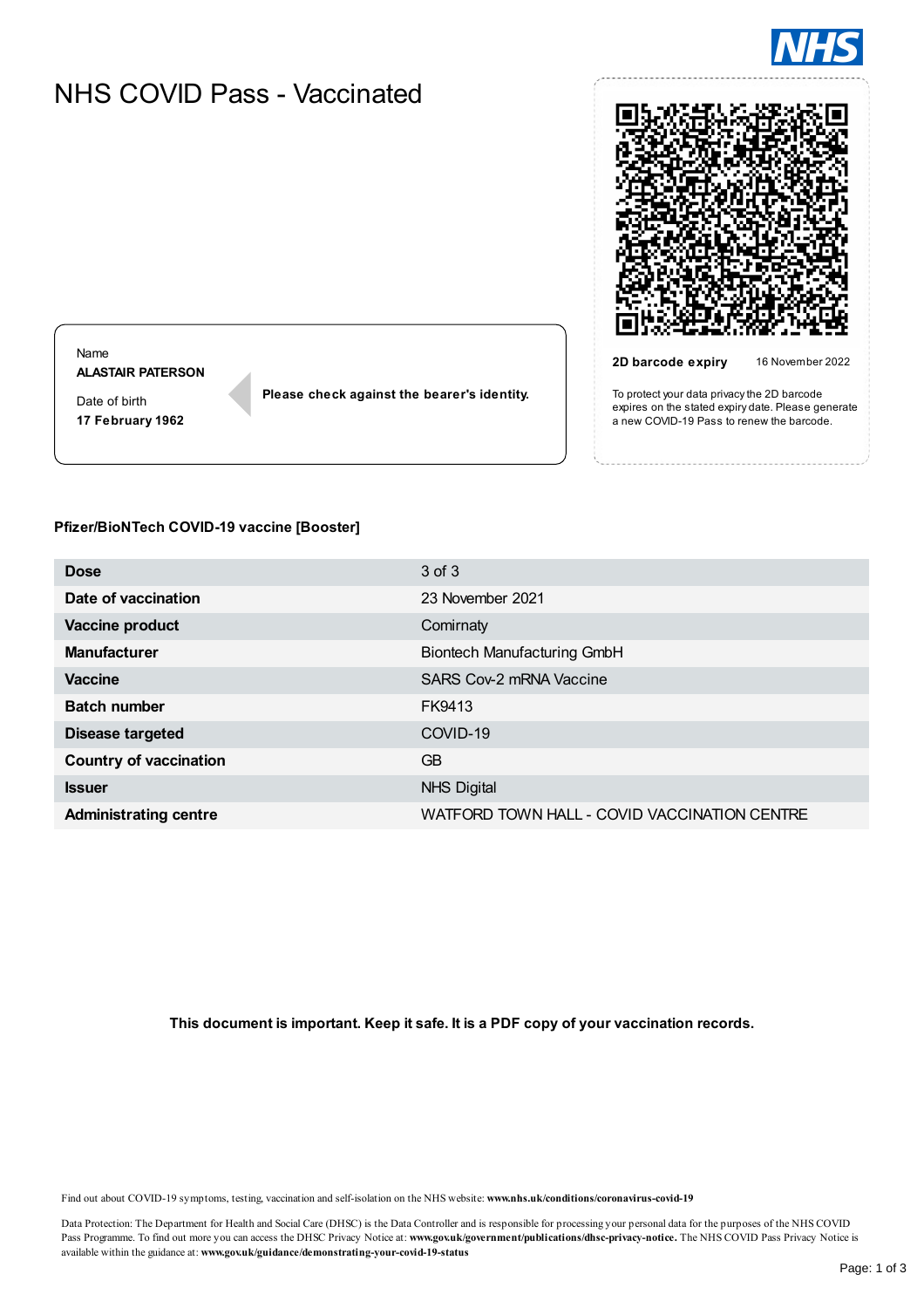

# NHS COVID Pass - Vaccinated



**2D barcode expiry** 16 November 2022

To protect your data privacythe 2D barcode expires on the stated expiry date. Please generate a new COVID-19 Pass to renew the barcode.

Name **ALASTAIR PATERSON**

Date of birth **17 February 1962** **Please check against the bearer's identity.**

### **COVID-19 Vaccine AstraZeneca**

| <b>Dose</b>                   | $2$ of $2$                                   |
|-------------------------------|----------------------------------------------|
| Date of vaccination           | 27 May 2021                                  |
| Vaccine product               | Vaxzevria                                    |
| <b>Manufacturer</b>           | AstraZeneca AB                               |
| <b>Vaccine</b>                | SARS CoV-2 Antigen Vaccine                   |
| <b>Batch number</b>           | PV46693                                      |
| <b>Disease targeted</b>       | COVID-19                                     |
| <b>Country of vaccination</b> | GB                                           |
| <b>Issuer</b>                 | <b>NHS Digital</b>                           |
| <b>Administrating centre</b>  | WATFORD TOWN HALL - COVID VACCINATION CENTRE |

**This document is important. Keep it safe. It is a PDF copy of your vaccination records.**

Find out about COVID-19 symptoms, testing, vaccination and self-isolation on the NHS website: **www.nhs.uk/conditions/coronavirus-covid-19**

Data Protection: The Department for Health and Social Care (DHSC) is the Data Controller and is responsible for processingyour personal data for the purposes of the NHS COVID Pass Programme. To find out more you can access the DHSC Privacy Notice at: www.gov.uk/government/publications/dhsc-privacy-notice. The NHS COVID Pass Privacy Notice is available within the guidance at: **www.gov.uk/guidance/demonstrating-your-covid-19-status**